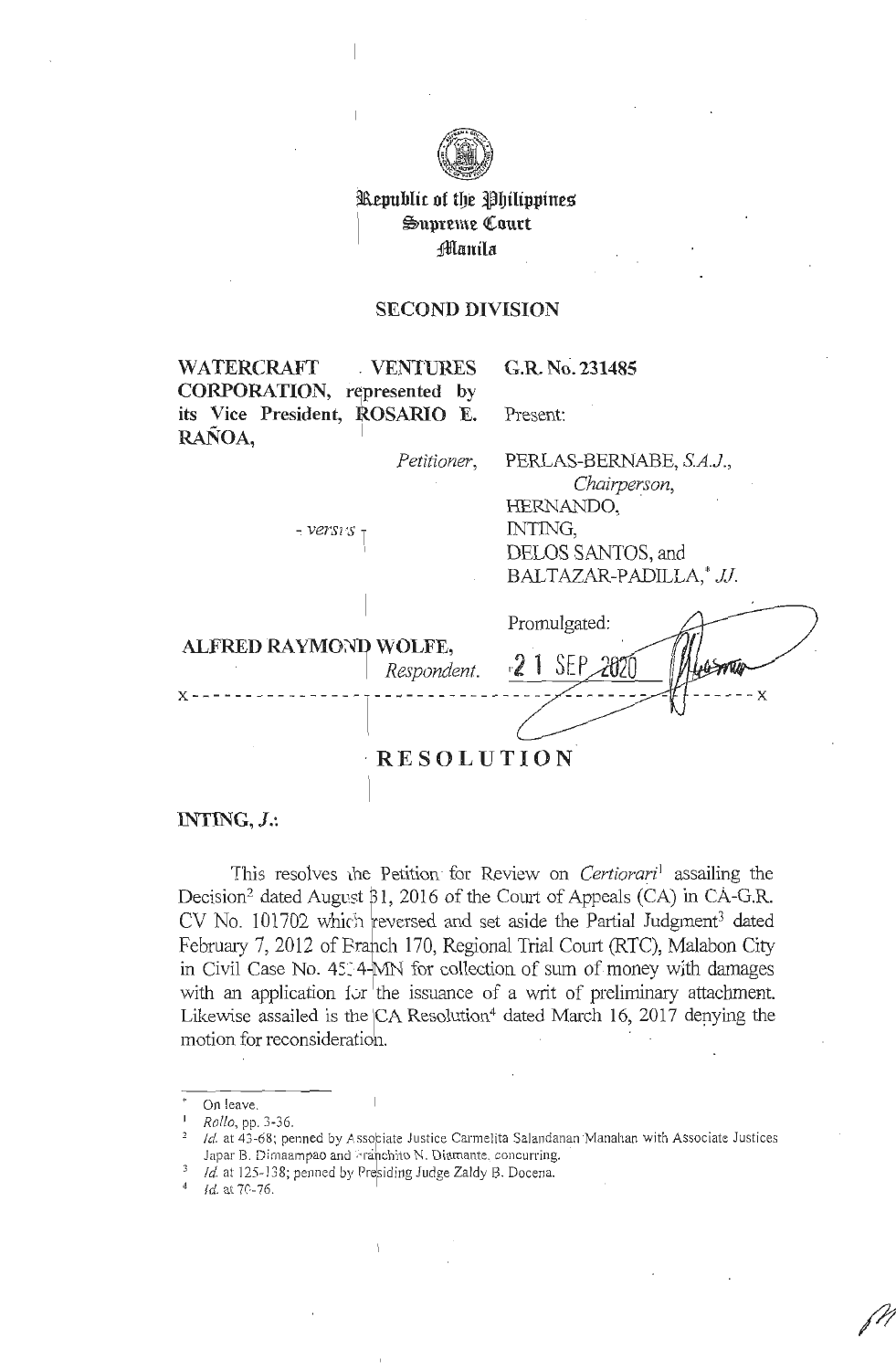#### The *Antecedents*

In its Complaint<sup>5</sup> for Collection of Sum of Money with Damages with an Application for the Issuance of a Writ of Preliminary Attachment, Watercraft Ventures Corporation (petitioner), as represented by its Vice President, Rosario E. Rañoa, stated that it is a corporation engaged in the business of building, repairing, storing, and maintaining yachts and other pleasure crafts at the Subic Bay Freeport Zone. Petitioner claimed that relative to its operation and maintenance of facilities, it charged a boat storage fee of US\$272.00 per month with interest rate of 4% per month for unpaid charges.<sup>6</sup>

According to petitioner, in June 1997, it hired Alfred Raymond Wolfe (respondent) as Shipyard Manager. Respondent thereafter placed his sailboat, the Knotty Gull (subject sailboat), within its storage facilities for safekeeping. Petitioner insisted that even if he was an employee, respondent was not exempted from paying the boat storage fees, and the latter was aware of it. However, despite having used the facilities throughout his employment, respondent never paid storage fees. <sup>7</sup>

In November 2000, the parties executed an exclusive central listing agreement whereby petitioner was granted the exclusive right to sell the subject sailboat within a period of six months from the execution of the agreement on  $10\%$  commission.<sup>8</sup>

On April 7, 20·)2 petitioner terminated respondent.

On May 2, 2002, respondent received Invoice Nos. 5739 to 5744 indicating his liability for storage fees and items from 1998 until April 2002 in the total amount of  $P818,934.71$ .<sup>9</sup>

*<sup>5</sup>***Id. at 77-86.** 

*Id.* at 78-79.

*Id.* at 79.

<sup>8</sup> *Id.* at 126.

See Statement of Account dated April 16, 2005, *id.* at 90.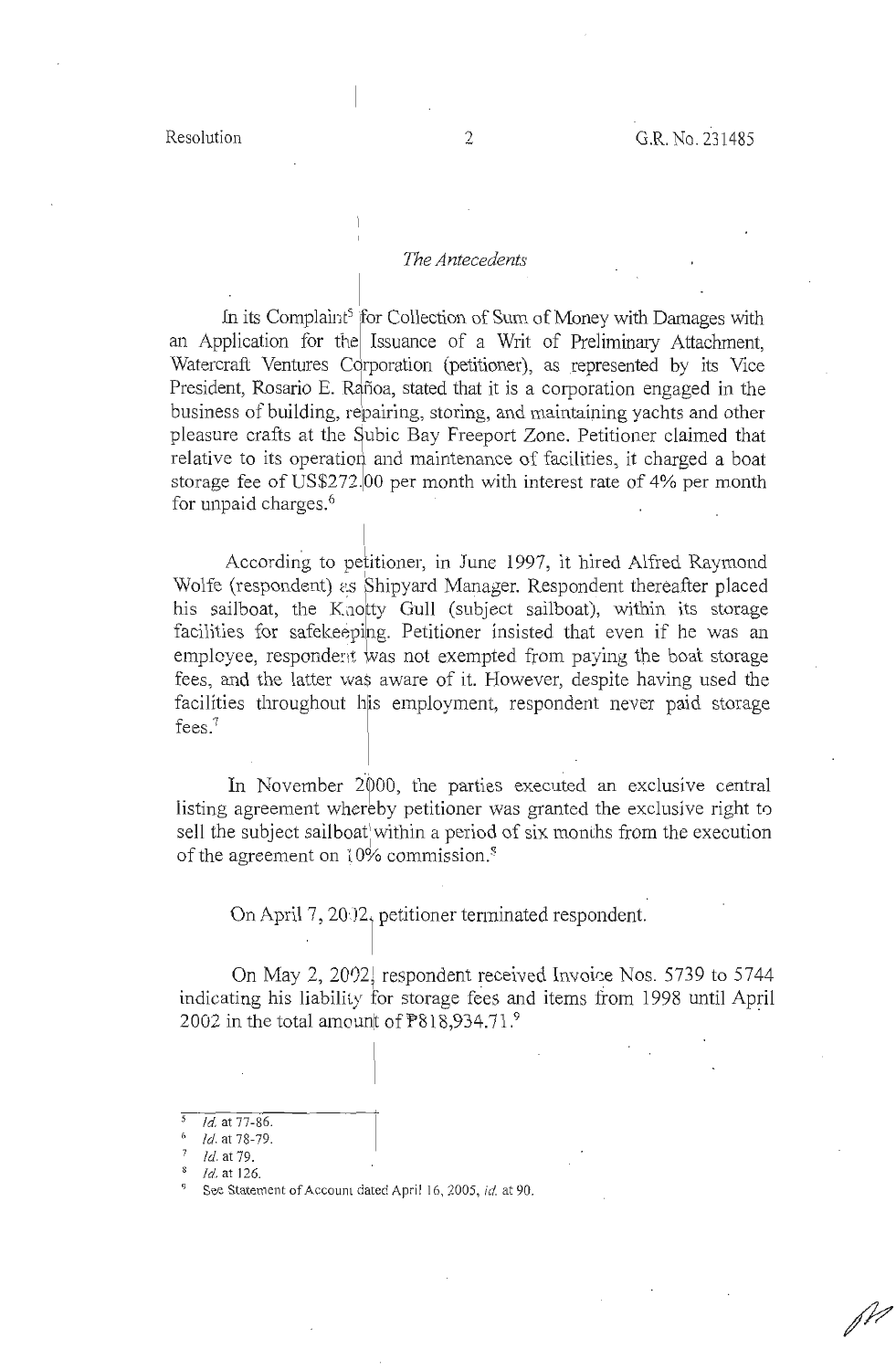/M

On May 7, 2002, respondent received a Statement of Account "Payable to [respondent] as of April 7, 2002." $10$ 

On June 29, 2002, respondent executed a Boat Pull Out Clearance<sup> $11$ </sup> which indicated the amount of US\$16,324.82 purportedly representing unpaid boat storage fees from June 1997 to June 2002. By reason of the Boat Pu]l Out Clearance and without paying the storage fees, then Shipyard Manager, Franz Urbanek (respondent's successor) permitted respondent to pull out the subject sailboat. Petitioner, however, insisted that the act of the shipyard manager was contrary to its rules and regulations. Petitioner added that despite several demands, respondent failed to pay the storage fees. As of April 2, 2005, the supposed outstanding obligation of respondent amounted to  $\mathbb{P}3,231,589.25$ already.

In his Answer with Compulsory Counterclaim,<sup>12</sup> respondent countered that petitioner employed him as Service and Repair Yard Manager, not a Shipyard Manager. He refuted that he owed petitioner storage fees explaining that in February 1998, the subject sailboat was purchased pursuant to a three-way partnership agreement between him, petitioner's then General Manager and Executive Vice President, Barry Bailey (Bailey), and its then President, Ricky Sandoval (Sandoval). It was agreed upon that ho storage fees shall be charged for placing the subject sailboat inside petitioner's premises, and that it would be repaired as training or "fill-in project" for the staff of petitioner whose training was under the supervision of respondent.

Respondent, nevertheless, admitted that although it was originally agreed that Bailey and Sandoval were to contribute to the acquisition of the subject sailboat, he solely funded for its purchase and remodeling. He insisted that he paid\ petitioner all the expenses incurred for the repair of the sailboat. He also received regular invoices for the expenses, but none of which showed assessment on storage fees. He further stated that later, upon agreement with Bailey and Sandoval, petitioner was appointed as agent in the above-mentioned exclusive central listing agreement for the sale of the sailboat. Even with the agreement, petitioner did not charge respondent of storage fees.<sup>13</sup>

 $12$  *Id.* at 92-108.

<sup>&</sup>lt;sup>10</sup> *Id.* at 168<br><sup>11</sup> *Id.* at 157.

 $13$  *Id.* at 99-100.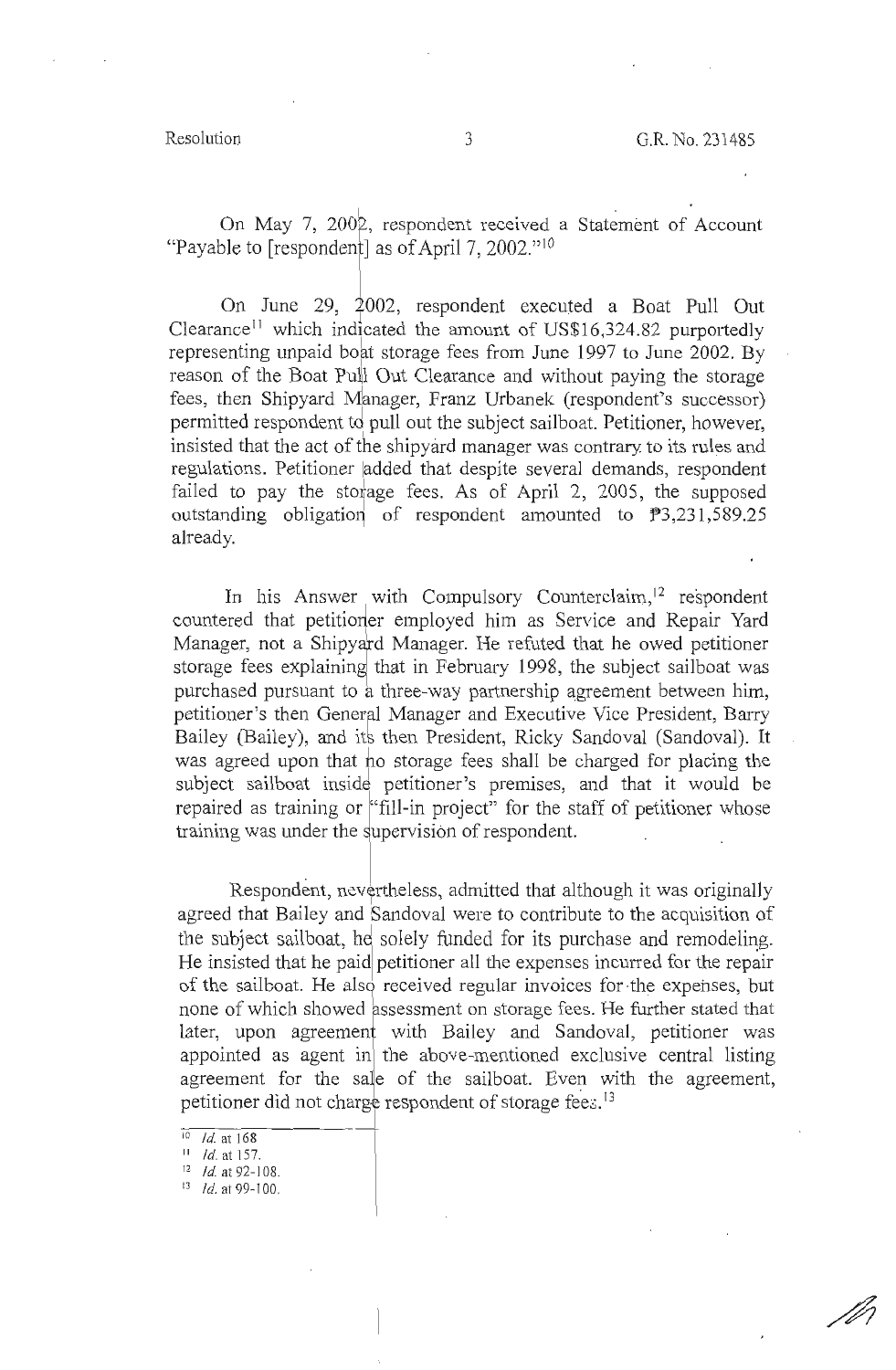In addition, respondent averred that after repair and while the subject sailboat had not yet been sold, petitioner used it in its towing operations and for which the latter had earned income. This is another reason why the sailboat had not been assessed of any boat storage fees.<sup>14</sup>

Ultimately, respondent prayed for the dismissal of the case. As part of his compulsory counterclaim, he prayed that petitioner be ordered to pay him P409,534.94 representing the commissions and advances he made for the benefit of petitioner, a tual damages for the expenses he incurred by reason of the case, moral and exemplary damages, attorney's fees, and costs.

In the interim, the RTC issued a writ of attachment over the properties of respondent. The writ of attachment was eventually annulled and set aside by the Court in G.R. No.  $181721^{15}$  and Entry of Judgment<sup>16</sup> was issued on August 15, 2016.

### *Ruling of the RTC*

On February 7, 2012, the RTC rendered a Partial Judgment<sup>17</sup> dated February 7, 2012 in the complaint for sum of money with damages. It ordered respondent to pay petitioner his outstanding balance amounting to P807,480.00 for the storage of the subject sailboat from May 1998 to April 30, 2002 with legal interest rate of 6% *per. annum* computed from the date of the decision, and a  $12\%$  interest shall be imposed, in lieu of the 6%, on the amount upon the finality of the decision until its full payment. It also ordered respondent to pay petitioner  $P$ 100,000.00 as attorney's fees. <sup>18</sup>

The RTC gave credence to respondent's Boat Puli Out Clearance with annotation that "an outstanding balance of US\$16,324.82 is under negotiation." It also declared that the absence of written contract for the payment of storage fees did not exculpate respondent from paying petitioner for the use of its facilities.

 $-\frac{1}{2}$ 

 $\overline{14}$  *Id.* at  $\overline{100}$ .

<sup>&</sup>lt;sup>15</sup> *Watercraft Venture Corporation v. Wolfe*, 769 Phil. 394 (2015).<br><sup>16</sup> *Rollo*, p. 258.

 $17$  *Id.* at 125-138.

 $18$   $1d$ , at 138.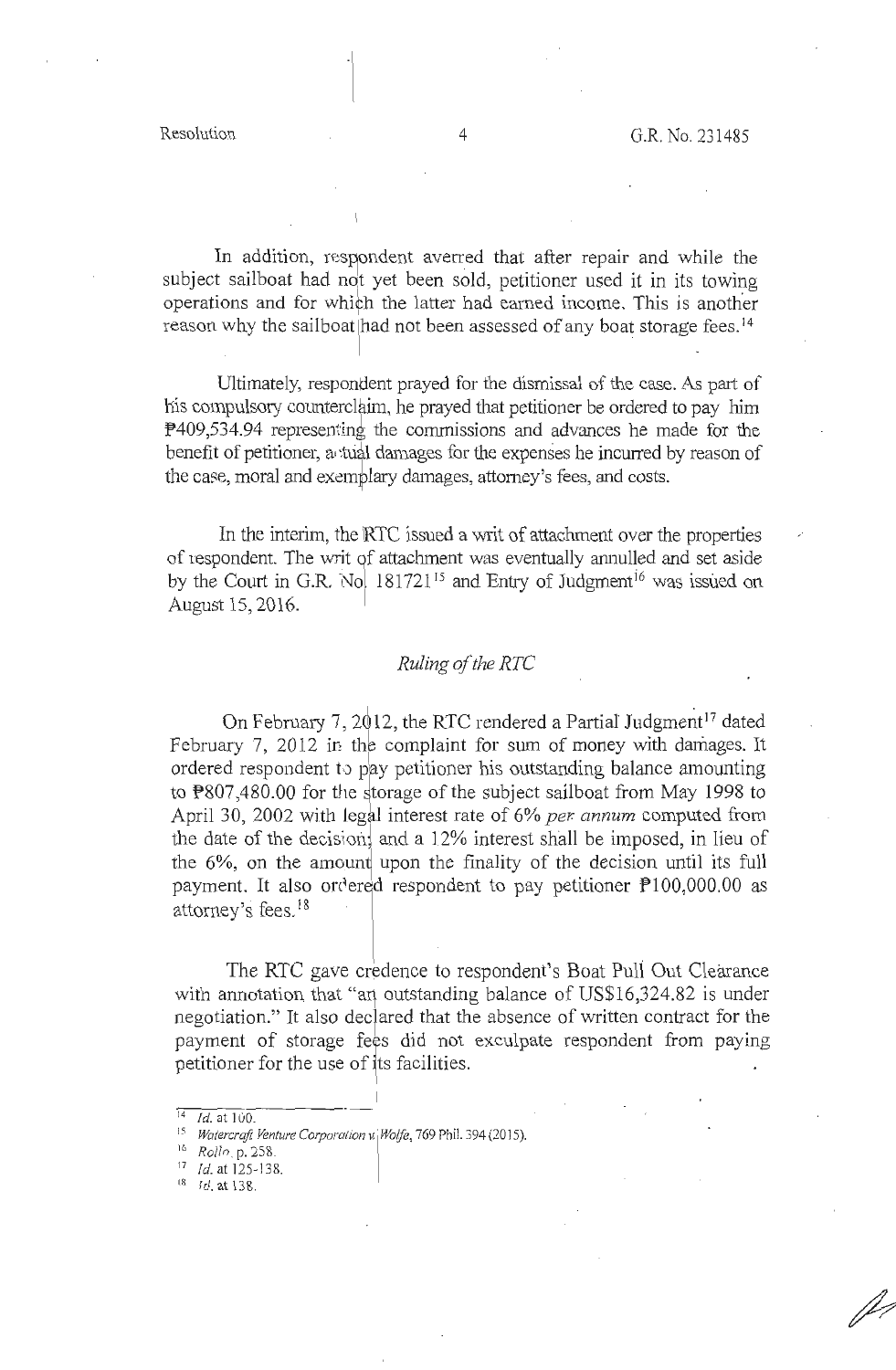The RTC ratiocinated that it may be true that respondent was not regularly assessed of monthly storage fees for the entire time he worked for petitioner yet it would not be incorrect to assess him for the first time after four years or after the termination of his employment.

Acting on the parties' respective motions for reconsideration, the Acting on the parties' respective motions for reconsideration, the<br>RTC issued an Order<sup>19</sup> dated August 22, 2012 modifying the partial judgment and ruling that petitioner was entitled to 2% and 4% monthly penalty charge on the storage fees. .<br>In the first product of the first part of the first part of the first part of the first part of the first part<br>In the first part of the first part of the first part of the first part of the first part of the first part o

Thereafter, the RTC denied<sup>20</sup> respondent's Motion for Reconsideration.<sup>21</sup> Both parties then filed their respective appeals with the CA.

#### *Ruling of the CA*

On August 31, 2016, the CA reversed and set aside<sup>22</sup> the RTC's partial judgment. It ordered petitioner to pay respondent: (a) \$12,197.32 (in Philippine currericy at the rate prevailing at the time of payment) representing unpaid commissions, and advances with interest rate of 12% *per annum* from the time his employment was terminated up to June 30, 2013 and  $6\%$  *per annum* from July 1, 2013 until fully paid; (b) moral damages in the amount of  $P200,000.00$ ; (c) exemplary damages in the amount of  $\mathbb{P}200,000,00$ ; and (d) attorney's fees in the amount of  $P100,000.00^{23}$ 

The CA gave no weight to petitioner's claim that it was its policy to charge fees to every boat docked in its shipyard. It also faulted petitioner from failing to promptly demand the payment of storage fees and emphasized that it was only at the last day of respondent's work that he was informed that he must pay for storage fees. It added that even granting that petitioner can demand legally the payment of storage fees, the statement of account dated April 7, 2002 proved that respondent already paid US\$16,  $324.82$  being claimed by petitioner.<sup>24</sup>

<sup>24</sup> *Id.* at 53.

<sup>&</sup>lt;sup>19</sup> *Id.* at 196-200.<br><sup>20</sup> See Order dated November 2 , 2012, *id.* at 218.<br><sup>21</sup> *Id.* at 201-206.<br><sup>23</sup> *Id.* at 67.<br><sup>23</sup> *Id.* at 67.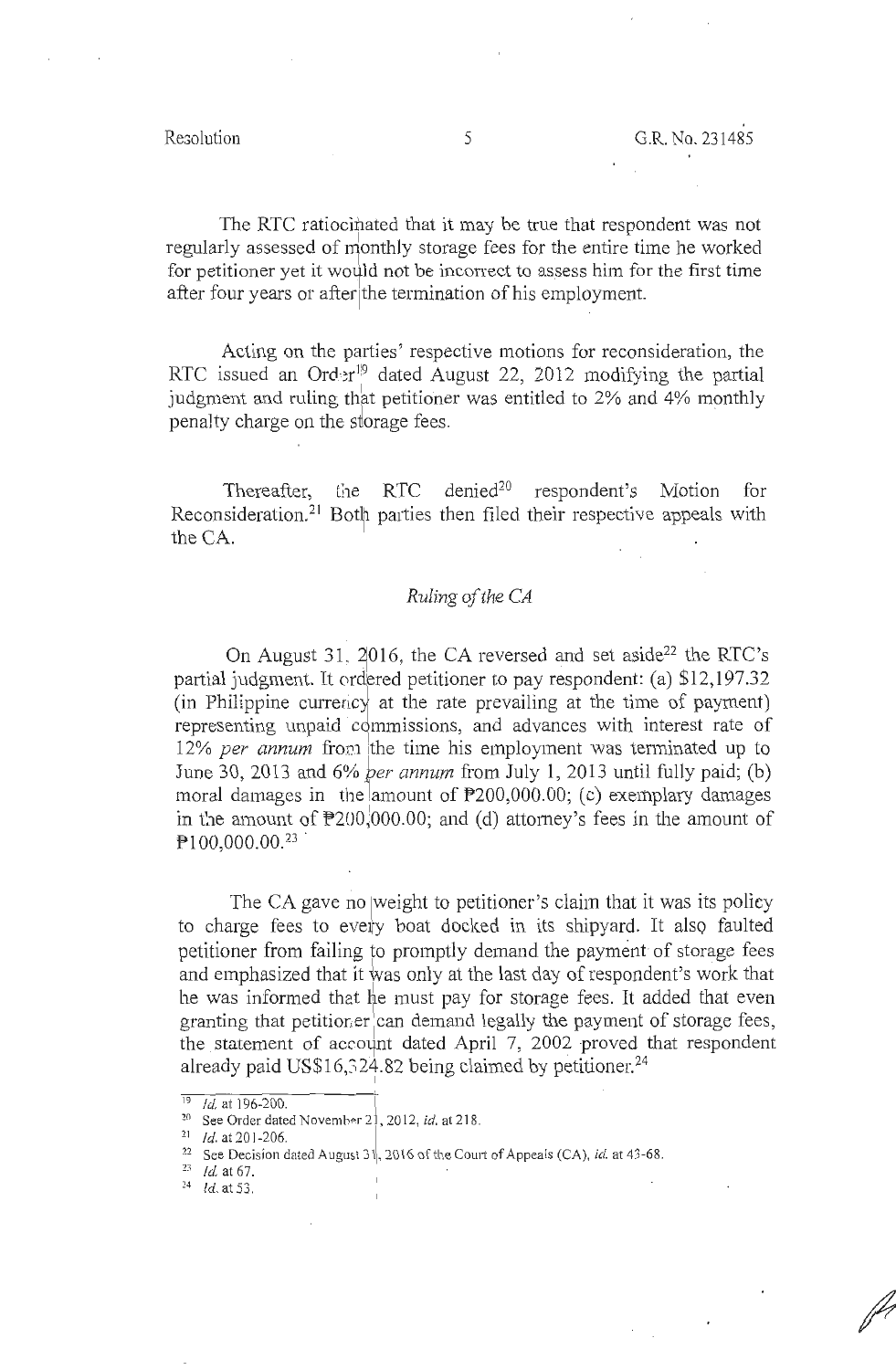The CA held that petitioner cannot, in turn, renege from its obligation to pay respondent US\$12,197.32 pursuant to the net payable under the statement of account dated April 7, 2002.<sup>25</sup> The amount due represented the commissions and advances that respondent made in favor of petitioner.

Finally, the CA awarded moral and exemplary damages on account of the illegally issued writ of attachment against respondent.

With the denial<sup>26</sup> of its Motion for Reconsideration, petitioner filed the present petition raising the following issues.

#### *Issues*

WHETHER THIS CASE FALLS WITHIN THE EXCEPTION TO THE RULE THAT A PETITION FILED IN ACCORDANCE WITH RULE 45 OF THE RULES OF COURT MAY ONLY RAISE PURE QUESTIONS OFLAW

WHETHER THE COURT OF APPEALS MAY GRANT RESPONDENT A RELIEF NOT PRAYED FOR IN HIS *ANSWER WITH COMPULSORY COUNTERCLAIMS* 

WHETHER THE COURT OF APPEALS WAS CORRECT IN FINDING PETITIONER LABLE FOR A SUPPOSED OBLIGATION BASED UPON A DOCUMENT DENIED BY RESPONDENT

WHETHER THE COURT OF APPEALS WAS CORRECT IN REFUSING TO RECOGNIZE THE RESPONDENT'S OBLIGATION<br>BASED UPON A DOCUMENT WHICH WAS THE VERY BASIS OF REFUSING TO RECOGNIZE THE RESPONDENT'S OBLIGATION lTS FIN"DING 01- LIABILITY IN" FAVOR OF THE RESPONDENT

WHETHER THE RATE OF 12% INTEREST IS APPLICABLE TO THE SUPPOSED LIABILITY OF THE PETITIONER BASED UPON A JUDGMENT WHICH HAS NOT YET BECOME FINAL AND EXECUTORY

WHETHER THE DISCHARGE OF THE WRIT OF PRELIMINARY ATTACHMENT AUTOMATICALLY RENDERED PETITIONER WHETHER THE DISCHARGE OF THE WRIT OF FREEININGRY<br>ATTACHMENT AUTOMATICALLY RENDERED PETITIONER<br>LIABLE FOR DAMAGES DESPITE RESPONDENT'S FAILURE TO

*T* 

 $\frac{25}{25}$  *Id.* at 55. **6**<br><sup>26</sup> See Resolution dated March 16, 2017 of the CA, *id.* at 70-76.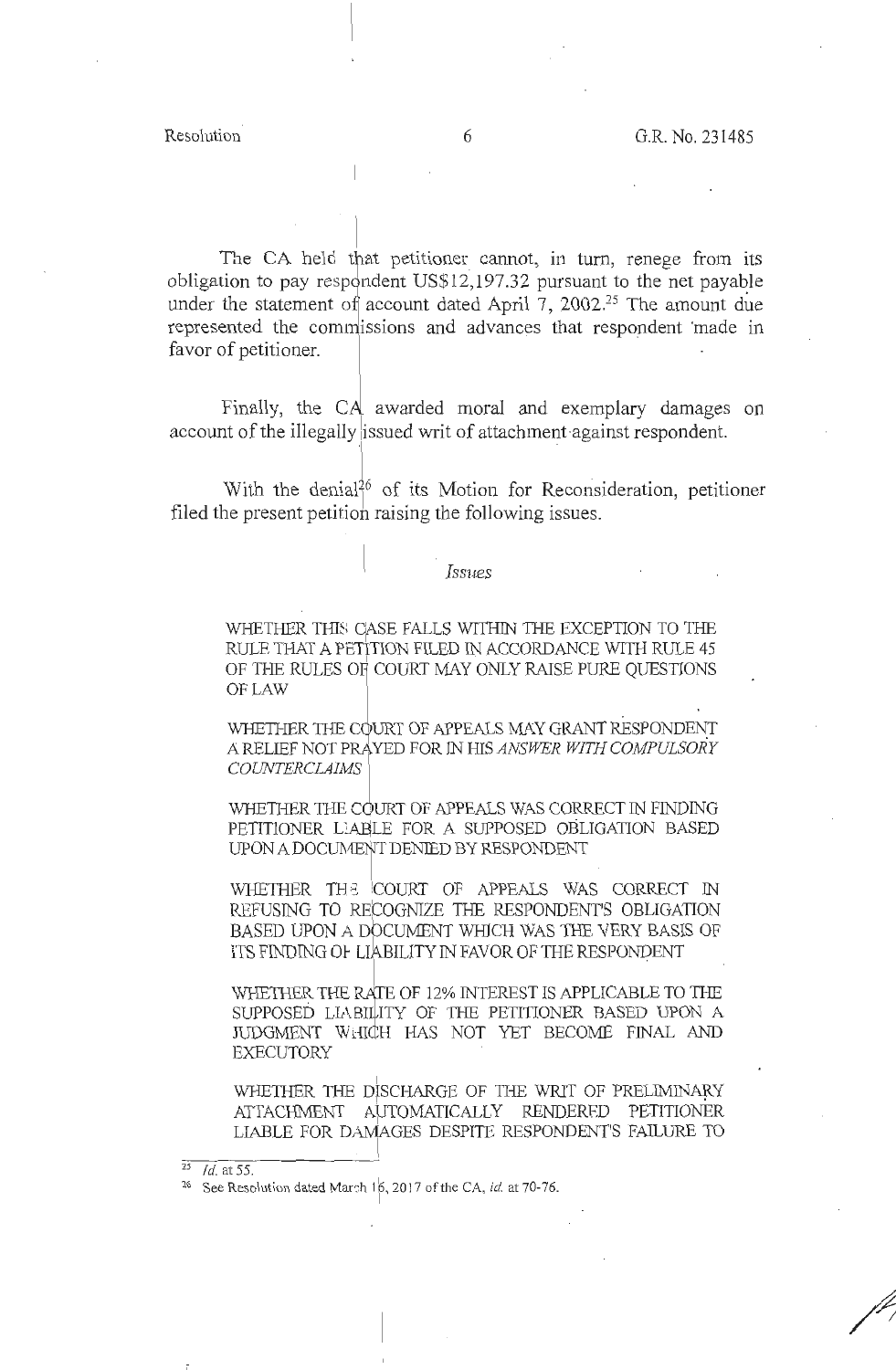APPLY THEREFOR AND THE LACK OF ANY HEARING CONDUCTED FOR THE PURPOSE

WHETHER RESPONDENT HAS THE BURDEN OF PROVING THAT HE IS EXEMPTED FROM PAYING STORAGE AND BERTHING FEES TO PETITIONER

WHETHER THE RESPONDENT SHOULD BE LIABLE UPON AN OBLIGATION EVIDENCED BY A DOCUMENT HE NEVER DENIED DESPITE SUFFICIENT OPPORTUNITY TO DO SO

WHETHER THE LEGAL INTEREST OF 12% PER ANNUM IS APPLICABLE TO RESPONDENT'S OBLIGATION FROM THE TIME OF DEMAND

WHETHER RESPONDENT IS LIABLE FOR DAMAGES IN FAVOR OF THE PETITIONER<sup>27</sup>

*Our Ruling* 

The petition is partly meritorious.

As a general rule, only pure questions of law may be raised in a petition for review on *certiorari*. However, considering the divergent findings and conclustons arrived at by the RTC and the CA, the Court is constrained to depart from the general rule and finds it necessary to evaluate anew the evidence adduced by the parties in the case.<sup>28</sup>

It is also settled that a person who asserts a fact has the burden of proving it as the "necessity of proving lies with the person who sues." $29$ Additionally, in civil cases, the party who has the burden of proof must support one's case by preponderance of evidence or evidence more convincing to the court or more convincing when compared to that proffered in its opposifion. Simply, preponderance of evidence is the "greater weight of ihe evidence" or "greater weight of the credible evidence. "30

Here, the Coun finds that petitioner failed to discharge its burden such that the CA properly denied its claim for payment of storage fees.

T

 $\frac{27}{1}$ *Id.* at 15-16.

<sup>&</sup>lt;sup>28</sup> *MOF Company, Inc. v. Shin Yang Brokerage Corp.*, 623 Phil. 424,  $\cdot$ , 33 (2009).<br><sup>29</sup> *Id.* at 426.

<sup>29</sup>*Id.* at 426. . 30 *See Sps. Ramos* v. *Ob,:fpo\_ et. '0/. ,* 705 Phil. 221 (2013).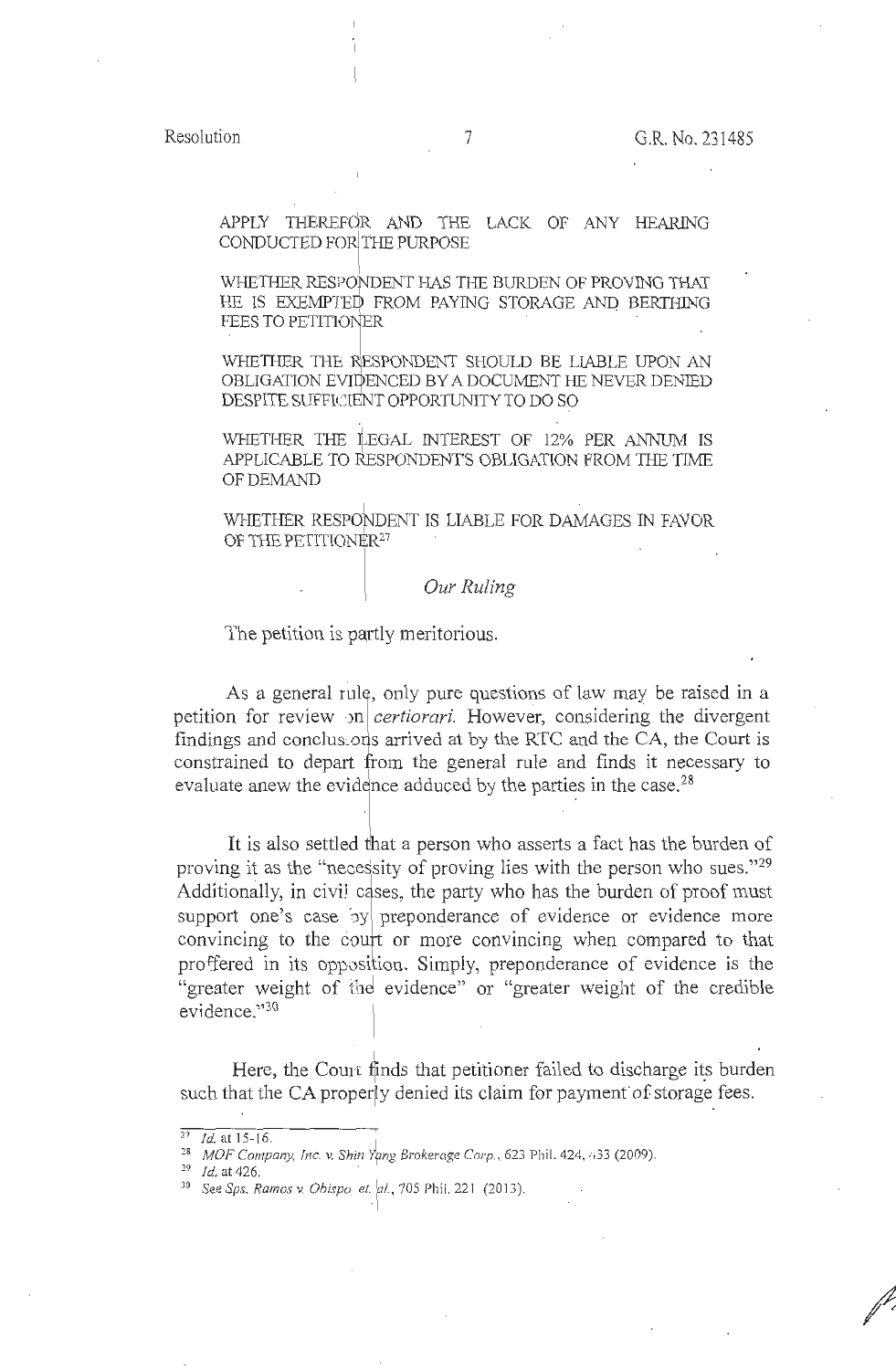As correctly observed by the CA, petitioner did not present proof of any agreement between the parties as regards the storage fees for the subject sailboat. Notably, there was also no showing that petitioner indeed has the policy to charge every boat docked in its shipyard for storage facilities.

At the same time, petitioner submitted no evidence supporting its allegation that it mede several demands on respondent to pay storage fees. In fact, petition or only demanded payment when it gave respondent invoices on May 2, 2002 indicating his supposed liability from 1998 until April 2002. To the Court's mind, the demand to pay was only an afterthought on the part of petitioner given that the entire time that the sailboat was in its facilities it neither informed respondent of any storage fees nor demanded payment for it. In other words, aside from the absence of an agreement for the payment of fees, there was also no<br>demand to pay other than that made subsequent to respondent's demand to pay, other than that ·made subsequent to respondent's termination from wo:  $k$  or more than four years from the time the sailboat was docked in the storage facilities. . If  $\mathcal{L}$  is the same intervals of  $\mathcal{L}$ 

Definitely, mere allegation is not evidence. Petitioner must rely on the strength of its own evidence, not on the weakness of respondent's defense. The extent of the relief that may be granted to petitioner must be that which it has. alleged and established by preponderance of evidence. However, petitioner miserably failed to substantiate its entitlement to storage fees.

Furthermore, petitioner's own evidence belied its assertions. The Court agrees with the CA that the statement of account "Payable to [Respondent] as of April 7, 2002" issued by petitioner speaks for itself that it was petitioner which owed money to respondent.

The Court stresses that contrary to petitioner's allegation, respondent prayed in his Counterclaim<sup>31</sup> that petitioner be ordered to pay him commissions and advances he made in its favor. While there may have been discrepancies in the amounts indicated in the Counterclaim and that awarded by the CA, still it cannot be denied that respondent asked for payment of petitioner's unsettled obligations. The statement of account,

<sup>3</sup> <sup>1</sup>*Rollo,* pp. IO I -103, 106.

7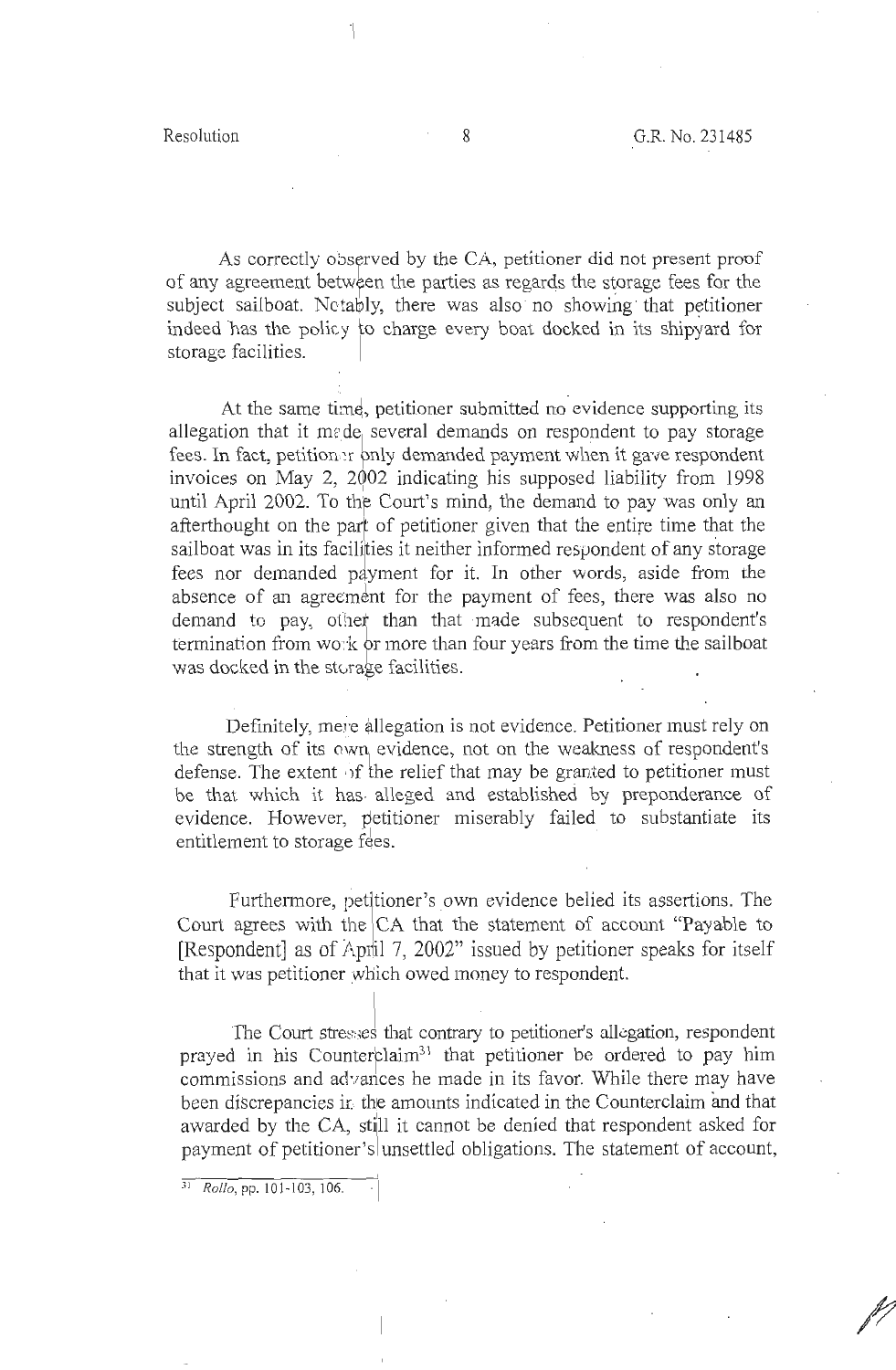which is the very document submitted by petitioner, proved that it still has an existing duty to pay respondent.

Based on the foregoing, petitioner has the burden to prove that it already settled its obligation to respondent. After all, once an indebtedness is proved by evidence, the burden to establish with legal certainty that payment is made rests on the debtor.<sup>32</sup> Nonetheless, petitioner failed to show that it already paid respondent; thus, the CA correctly ordered petitioner to pay the latter.

The Court, nevertheless, agrees with petitioner that the imposition of interest rate of  $6\%$ , instead of 12% *per annum*, on the amount due is warranted. On this, the Court finds relevant our pronouncement in the recent case of *Ignacio v. Ragasd*<sup>33</sup> (*Ignacio*), to wit:

We, however, agree with the petitioners that the interest rate should be at the prevailing rate of six percent (6%) *per annum*, and not twelve perce:1t 12%) *per annum.* In *Nacar v. Gallery Frames, et*  al. We modified the guidelines laid down in the case of *Eastern Shipping Lines, Inc. v. Court of Appeals* to embody BSP-MB Circular No. 799, as follows:

I. When an obligation, regardless of its source, *i.e.*, law, contracts, quasi-contracte, delicts or quasi-delicts is breached, the contravenor can be held liable for damages. The provisions under Title XVIII on "Damages" of the Civil Code govern in determining the measure of recoverable da nages.

11. With regard particu larly to an award of interest in the concept of actual and compensatory damages, the rate of interest, as well as the accrual thereof, is imposed, as follows:

1. When the obligation is breached, and it consists in the payment of a sum of money, *i.e.*, a loan or forbearance of money, the interest due should be that which may have been stipulated in writing. Furthermore, the interest due shall itself earri legal interest from the time it is judicially demanded. In the absence of stipulation, the rate of interest shall be 6% per annum to be computed from default, *i.e.*, from judicial or extrajudicial demand under and subject to the provis ons of Article 1169 of the Civil Code.

2. When an obligation, not constituting a loan or forbearance of money, is breached, an interest on the amount of damages awarded may be imposed at the

<sup>&</sup>lt;sup>32</sup> See KT Construction Supply, Inc. v. Philippine Savings Bank, 811 Phil. 626, 633 (2017), citing *Bognot v. RRI Lending Corporation, 736 Phil. 357, 367 (2014).* 

*<sup>33</sup>*G.R. No. 227896, January 29, 2020.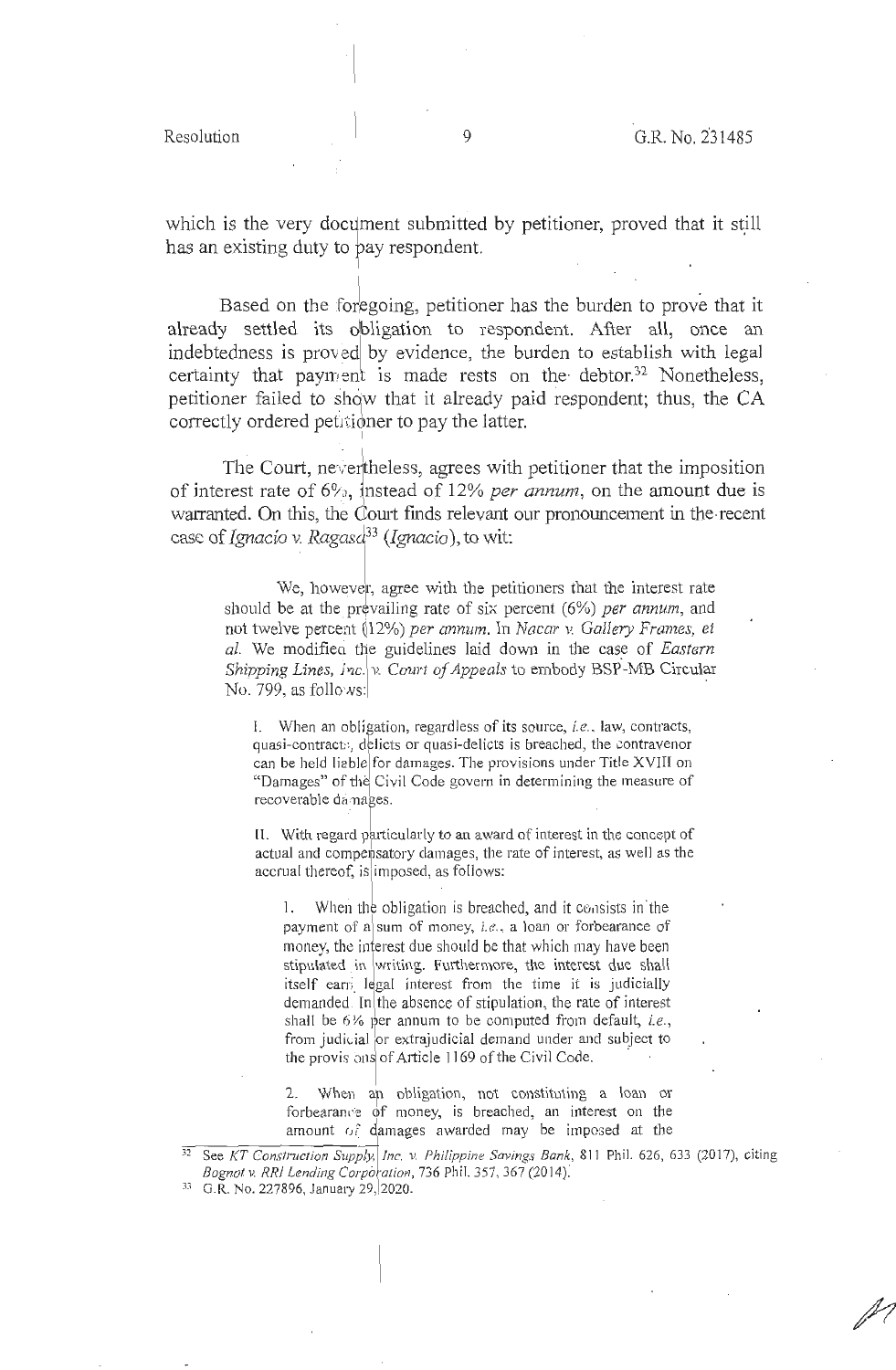discretion of the court at the rate of 6% per annum. No interest, however, shall be adjudged on unliquidated claims or damages, except when or until the demand can be established with reasonable certainty. Accordingly, where the demand is established with reasonable certainty, the interest shall begin to run from the time the daim is made judicially or extra-judicially (Art. 1169, Civil Code), but when such certainty cannot be so reasonably established at the time tl;e demand is made, the interest shail begin to run only from the date the judgment of the court is made (at which time the quantification of damages may be deemed to have been reasonably ascertained). The actual base for the computation pf legal interest shall, in any case, be on the amount finally adjudged.

3. When the judgment of the court awarding a sum of money becomes final and executory, the rate of legal interest, whether the case falls under paragraph 1 or paragraph 2, above, shall be 6% per annum from such finality until its satisfaction, this interim period being deemed to be by then an equivalent to a forbearance of credit.

And, in addition to the above, judgments that have become final and executory prior to July 1, 2013, shall not be disturbed and shall continue to be implemented applying the rate of interest fixed therein.

It should be noted, however, that the rate of six percent  $(6%)$ per annum could only be applied prospectively and not retroactively. Consequently, the twelve percent (12%) per annum legal interest shall apply only until June 30, 2013. Starting July 1, 2013, the rate of six percent (6%) pei annum shall be the prevailing rate of interest when applicable. Thuy, the need to determine whether the obligation involved herein is a loan and forbearance of money nonetheless exists.

The term "forbearance," within the context of usury law, has been described as *d* contractual obligation of a lender or creditor to refrain, during a given period of time, from requiring the borrower or debtor to repay the loan or debt then due and payable.

Forbearance of money, goods or credits, therefore, refers to arrangements otler than loan agreements, where a person acquiesces to the temporary use of his money, goods or credits pending the happening of certain events or fulfilment of certain conditions. Consequently, if those conditions are breached, said person is entitled not only to the return of the principal amount paid, but also to compensation for the use of his money which would be the same rate of legal interest 1pplicable to a loan since the use or deprivation of funds therein is somilar to a loan.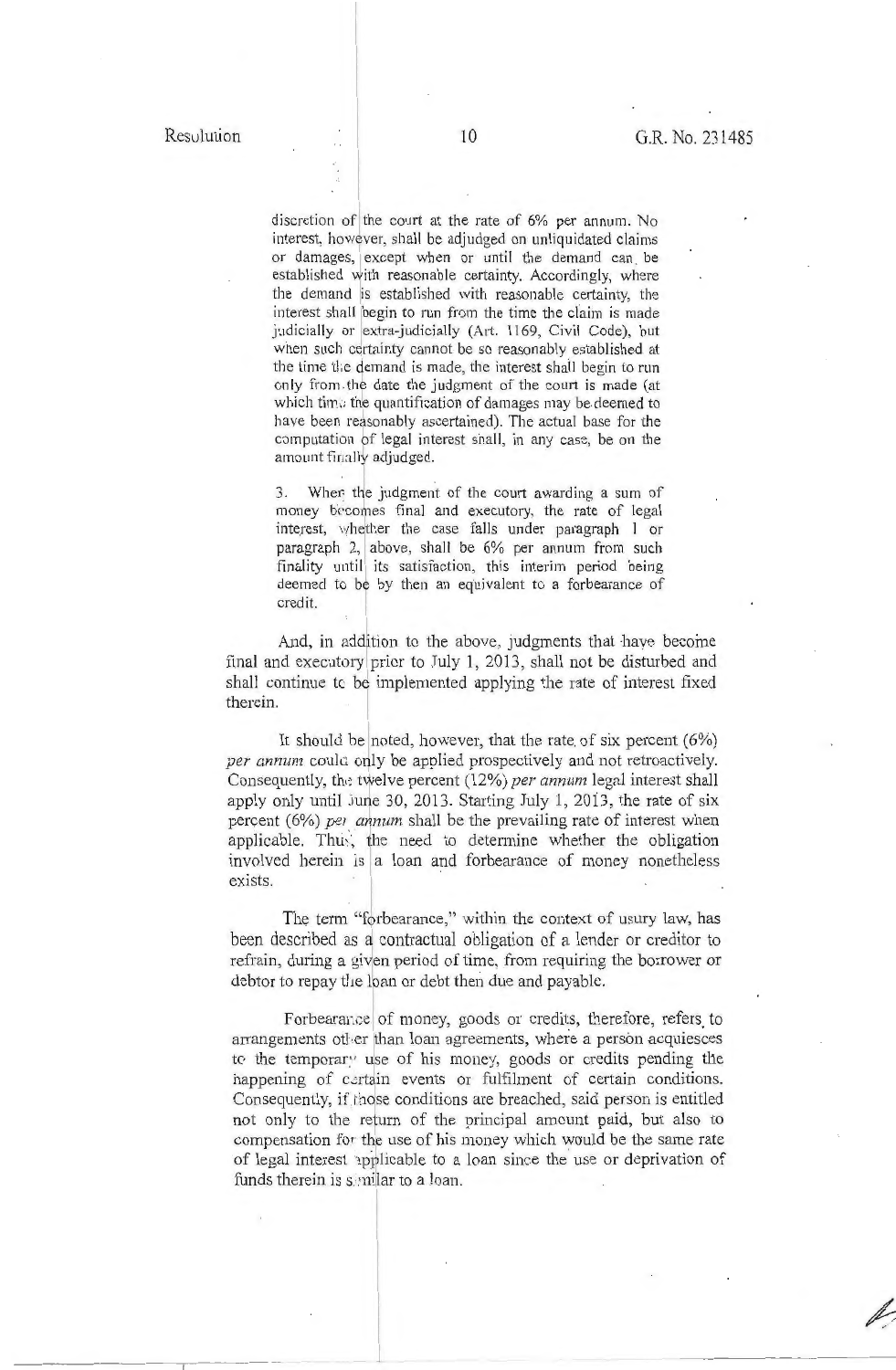This case, however, does not involve an acquiescence to the temporary use of a party's money but the performance of a brokerage service.

Thus, the matter of interest award arising from the dispute in this case falls under the paragraph II, subparagraph 2, of the above-quoted modified guidelines, which necessitates the imposition of interest at the rate of 6%, instead of the  $12\%$  imposed by the courts below.<sup>34</sup>

Similar to *Ignacio*, the imposition of 6% interest *per annum* is proper considering that the present case does not involve a forbearance of money, there being lack of acqyiescence on the part of respondent for petitioner's temporary use of the commission and advances he made in its favor.

Moreover, there is merit in petitioner's argument that respondent is not entitled to damages. .

To emphasize, the CA awarded moral and exemplary damages on account of the Court's ruling in G.R. No. 181721 which found the issuance of the writ of attachment against respondent's properties invalid. Nevertheless, the counterclaim of respondent for payment of moral and exemplary damages was *not* based on the preliminary attachment, but because of the filing of the complaint in the main case.<sup>35</sup> In other words, respondent did not interpose here any action to recover damages from the wrongful issuance of the preliminary attachment against his properties, but rather, he claimed that the main case for collection of sum of money was a harassment suit filed against him. Considering that he failed to substantiate such allegation, then there is no basis for the award of moral damages in his favor.

Moreover, let it be underscored that exemplary damages is awarded "*in addition to* moral, temperate, liquidated, or compensatory damages." Given that respondent is found not to be entitled to moral damages, then the grant of exemplary damages must also be deleted for lack of basis.<sup>36</sup> At the same time, the grant of attorney's fees is deleted sirice the body of the CA decision did not explain the reason for it and merely indicated it in the dispositive portion of the assailed Decision.<sup>37</sup>

<sup>&</sup>lt;sup>34</sup> *Id.* Citations omitted.<br><sup>35</sup> *See Rollo*, p. 105.<br><sup>36</sup> *Sps. Timado v. Rural Bam of §an Jose, Inc., et al., 789 Phil. 453, 459 (2016).* 

<sup>&</sup>lt;sup>37</sup> Id. at 460, citing *Alcatel Philippines, Inc. v. I.M. Bongar & Co., Inc.; et al., 674 Phil. 529, 533*  $(2011).$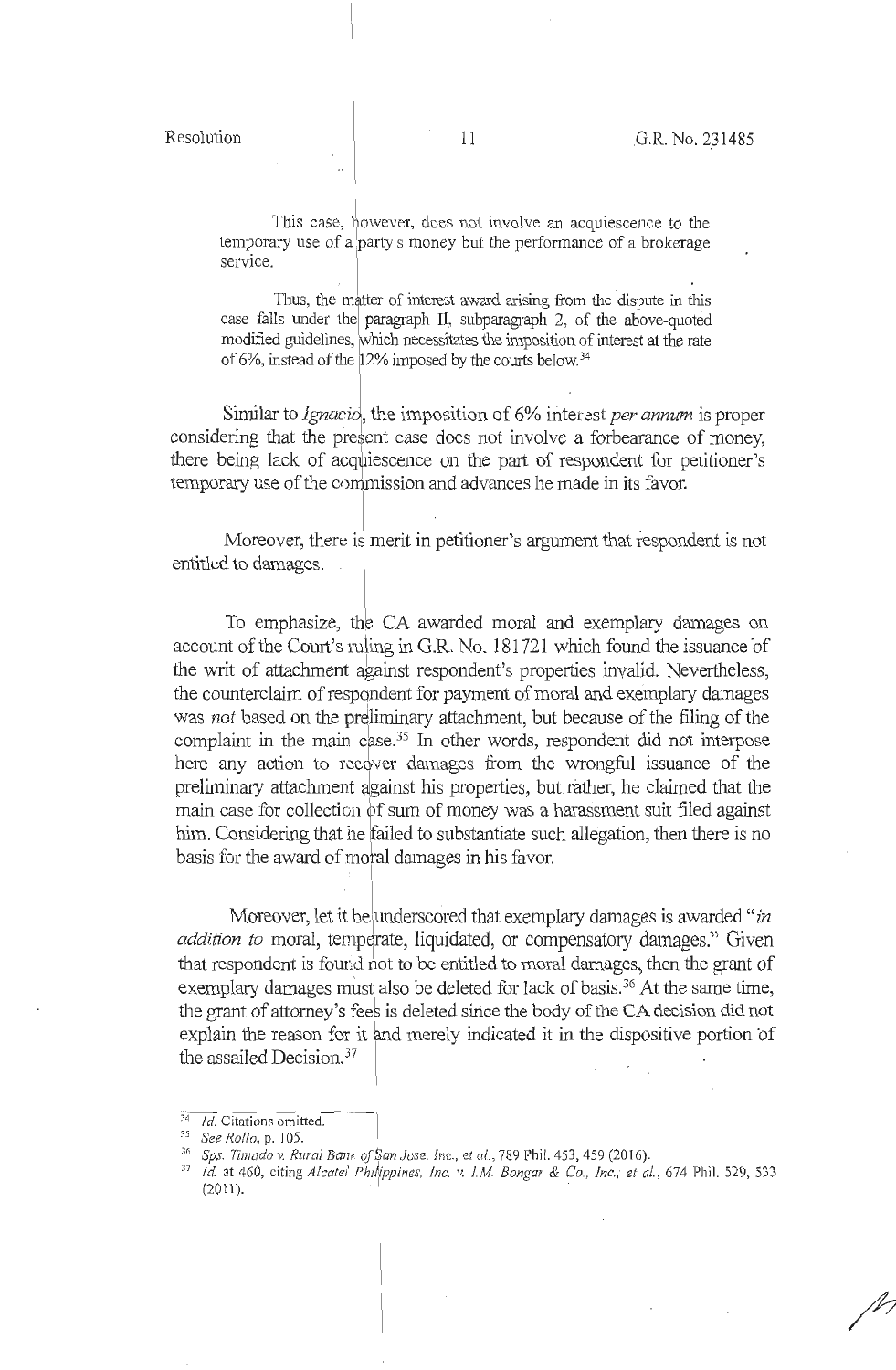**WHEREFORE,** the petition is **PARTLY GRANTED**. The Decision dated August  $31$ , 2016 of the Court of Appeals in CA-G.R. CV No. 101702 is **AFFIRMED WITH MODIFICATION** in that petitioner Watercraft Ventures Corporation is ordered to pay respondent Alfred Raymond Wolfe US\$1<sup>2</sup>,197.32 (in Philippine currency at the rate prevailing at the time of payment) with interest rate of 6% *per annum* from the finality of the Resolution until fully paid. The award of moral and exemplary damages as well as attorney's fees is **DELETED**.

#### **SO ORDERED.**

HENRI JEAN PAUL B. INTING *Associate Justice* 

WE CONCUR:

When **ESTELA** *M.* **PERLAS-BERNABE** 

*Senior Associate Justice Chairperson* 

ESTELA M. PERLAS-BERNABE<br>
Senior Associate Justice<br>
Chairperson<br>
Chairperson<br>
CAMONPAUL L. HERNANDO EGARDO L. DELOS SANTOS

*Associate Justice* 

(On leave)

 $PRISCILLA J. BALTAZAR-PADILLA$ *Associate Justice*